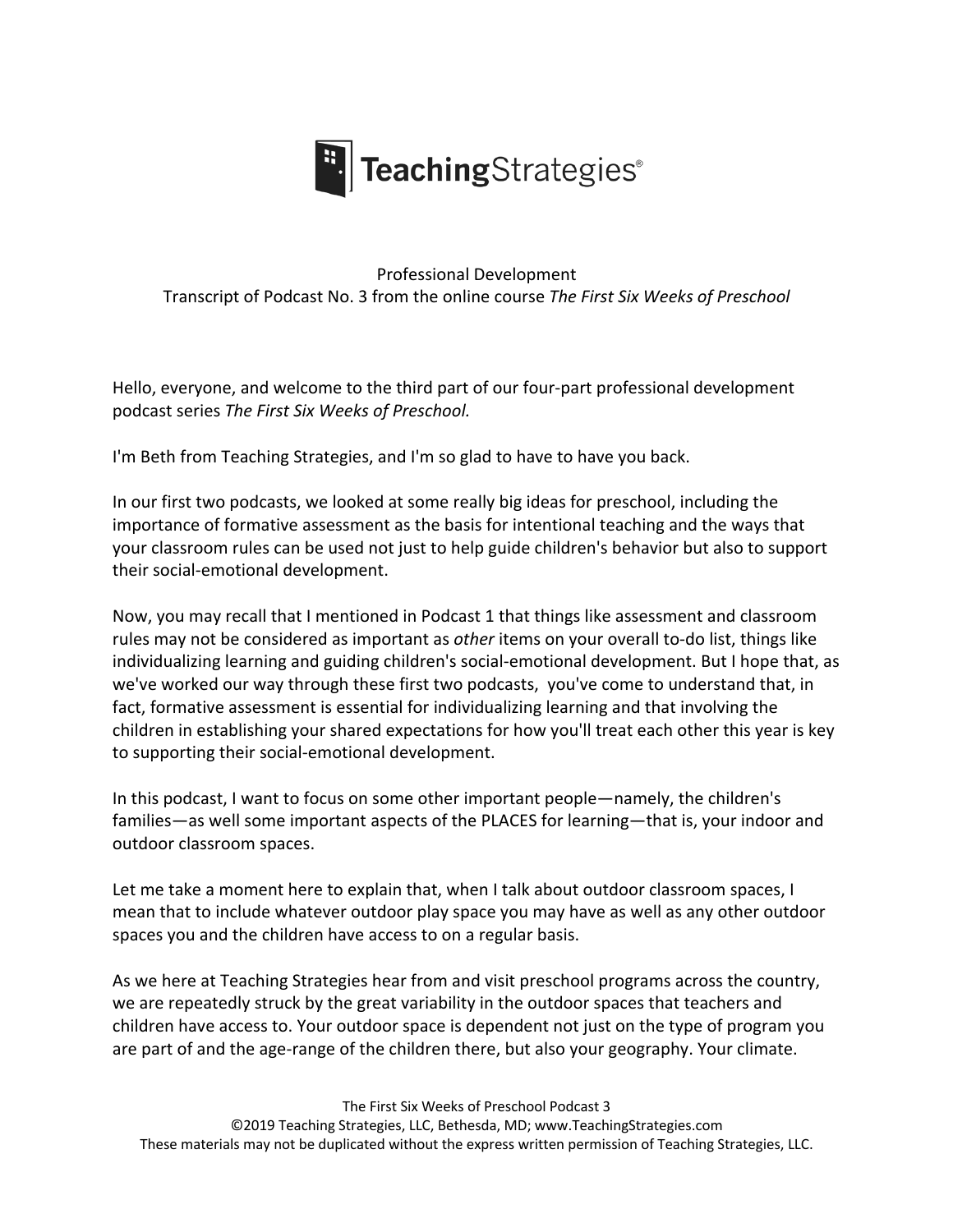Whether your program is in an urban, suburban, small-town, or rural area. What your surrounding neighborhood is like. So it's always really important to think about what's available to *you* and how you and the children can make the most of it.

Everywhere we visit, we see teachers who are being intentional and innovative in the ways that they make use of their outdoor spaces and children who are benefitting from that planning.

Like the schools in Florida that keep their art easels and water table outside nearly all year long.

Or those in the Northeast and Midwest and Alaska and Canada, where children use ice and snow as building materials.

Or those all over the place that have created vegetable and flower gardens that the children tend to throughout the growing season.

The point is that you need to look for ways to make the most of *your* outdoor spaces as a learning environment, just as you do with your indoor learning environment.

Children need to move. They need to explore. They need to discover. All of these things are so easily accomplished by simply moving your learning experiences outside. So, look for ways to take your learning experiences—such as choice time—outside. Take your *Intentional Teaching Cards*™ outside. Take your *Mighty Minutes*® outside. The truth is that there are very few learning experiences that take place inside that you can't replicate outside.

When considering ways to make the most of whatever outdoor areas are available to you, you will want to make sure that they are safe and accessible for all the children in your class. You will want to pay attention to the equipment that you use outdoors, particularly if it's something that remains exposed to the elements outside. Check regularly to make sure everything is clean and in good repair.

But of course, there will be many times when all of you are *inside.* Regardless of whether you are working inside or out, the point is to always be looking for ways that your learning *environment* supports your learning *objectives*.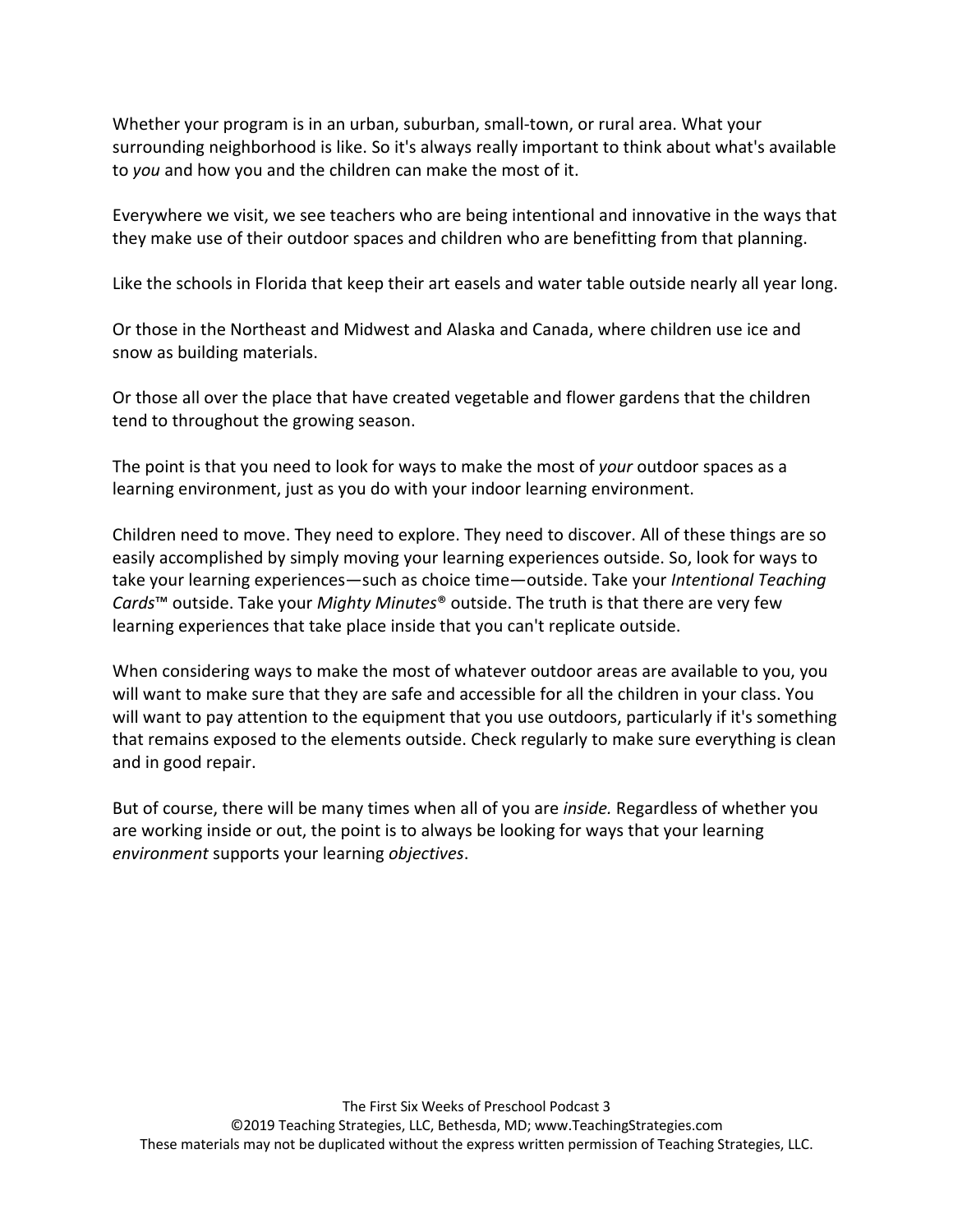As we move on to discussing the *people* who are so important to children's learning, I want to add a quick word here specifically about non-English-speaking families and their children who are English-language or dual-language learners.

If there are children and families in your program who speak a different language from you, then, yes, your job of communicating with them is made more difficult. But always remember that the most important aspects of helping people feel welcomed and valued cross language barriers. A genuine smile. A warm greeting. An accepting environment.

Also remember that special invitations are often more valued, and thus more readily accepted, than general ones. Issuing a blanket statement such as "All are welcome!" is nice, but compare that to something like "Hello, Mrs. Rivera! I wanted to personally invite you to our classroom open house next Tuesday! I am eager to show you some of the many things that Anna is working on at school!"

Here's a real-life example of that strategy. Several years ago, I was working at a school where we conducted an annual improvement process that was to include input from families. The first year I was there, I issued what I thought was a very lovely open invitation, saying, "We value family input! Anyone who wants to join us is welcome at our planning meeting." Well, no one came. But the next year, in addition to sending out the blanket invitation, I personally contacted a few families that I thought could offer some valuable ideas and interesting perspectives. Every single one of them not only showed up for the meeting, but they all contributed in ways that I never could've thought of on my own.

One of the most important messages for me that came out of that meeting is what I came to think of as the wisdom of "just because…they love their child." It goes something like this.

## Just because…

A family *lives in a certain neighborhood*, tells you nothing about how much they love their child.

Just because…

A family *has a certain structure*, tells you nothing about how much they love their child.

Just because…

A family is of a certain skin color or ethnic heritage, speaks a certain language, or follows a certain religion, tells you nothing about how much they love their child.

The fact is, all children and families, regardless of what descriptors can be applied to them, deserve to feel welcomed. Valued. Respected. Capable.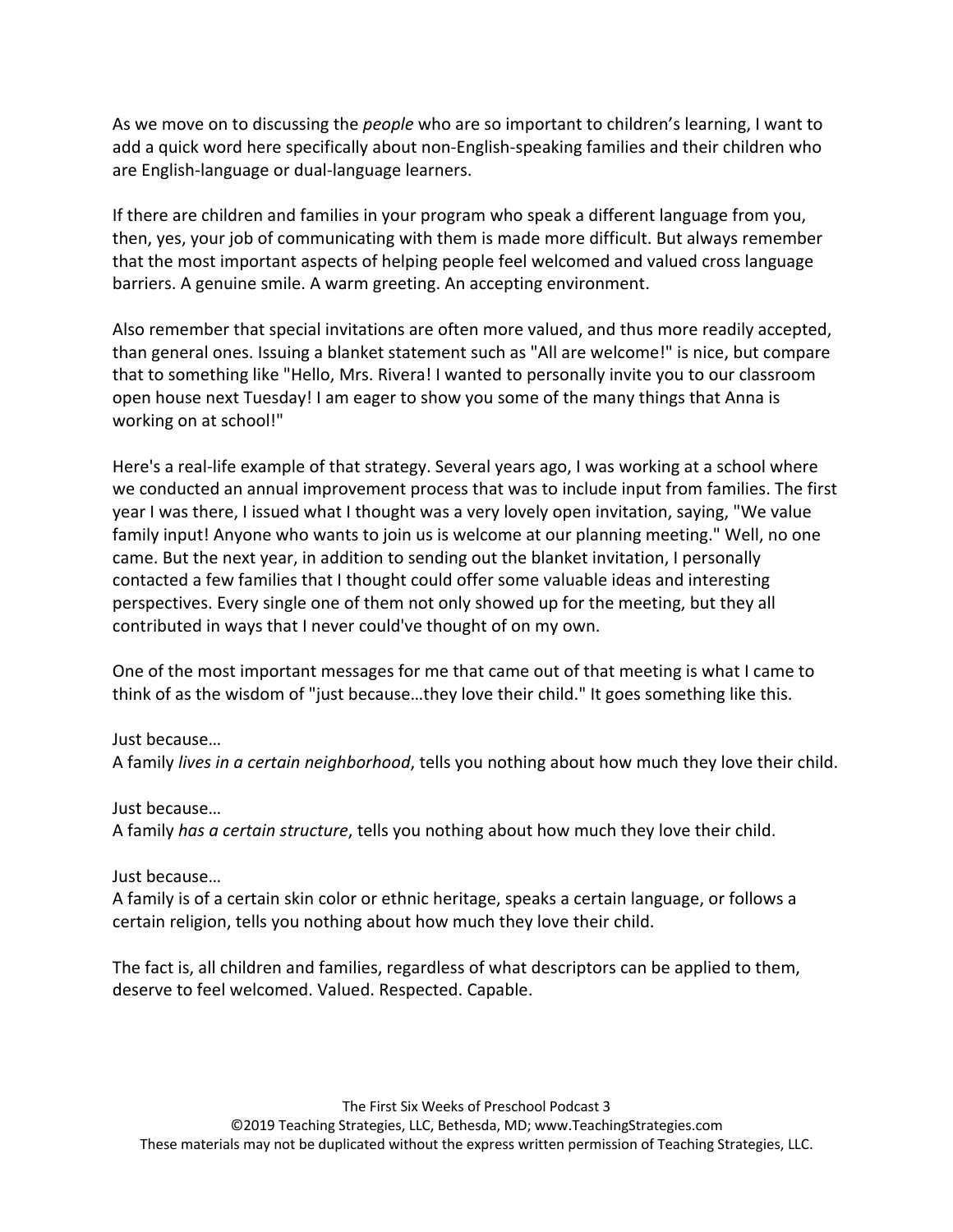So, here's an exercise for you to help you determine if your classroom is indeed a place that welcomes all children and families.

On a piece of paper, make two columns. At the top of one, write "I want children and families to feel…."

At the top of the other column, write "I DON'T want children and families to feel…."

Then make a list with at least five words that can complete each of those sentences. For example, you may think, "I want children and families to feel…welcome, valued, and respected," and "I DON'T want families to feel ignored, neglected, or unappreciated."

Then look around your learning spaces. Think about the *messages you are sending through your learning environment*. Start listing what you see and hear and think about that would lead to those positive feelings on your first list, and, whatever those things are, keep doing them.

Then think about ways that your environment may be inadvertently leading to those feelings that you DON'T want to provoke and add those to your second list. Whatever makes it onto that second list, well, you're going to want to find ways to move those items to the first one.

Here's an example. Perhaps one of the items on your second list is that you don't want children to feel rushed. Or stressed. Or overwhelmed. Think about the message it sends if every day, at a predetermined—yet, to them, pretty arbitrary—time, children are told to end their projects, dismantle their constructions, and not just put away their work but sometimes completely destroy it. You may inadvertently be sending the message that tidying up is more important than investing in a long-term, multi-day, extended project. What could you do, instead, to either let them continue the project the next day or, if that's not a reasonable possibility, to make a record of it with something like a photograph or short video?

Eventually, expand your thinking to include the other messages you send through things like your daily schedule; the ways you communicate with families, both formally and informally; the visitors you invite to your classroom; and the ways you celebrate the children's learning.

If you feel comfortable doing so, share your lists with a colleague or supervisor to get additional perspective on the messages you're sending, because the fact is that sometimes we don't see ourselves or interpret our own actions in the same ways that others do.

Throughout the coming year, revisit this exercise and add the word *lately* to your questions— "What have I done LATELY to cause children and families to feel a certain way?"—always being intentional in ensuring that the actions you're taking to send positive messages continues to grow throughout the year.